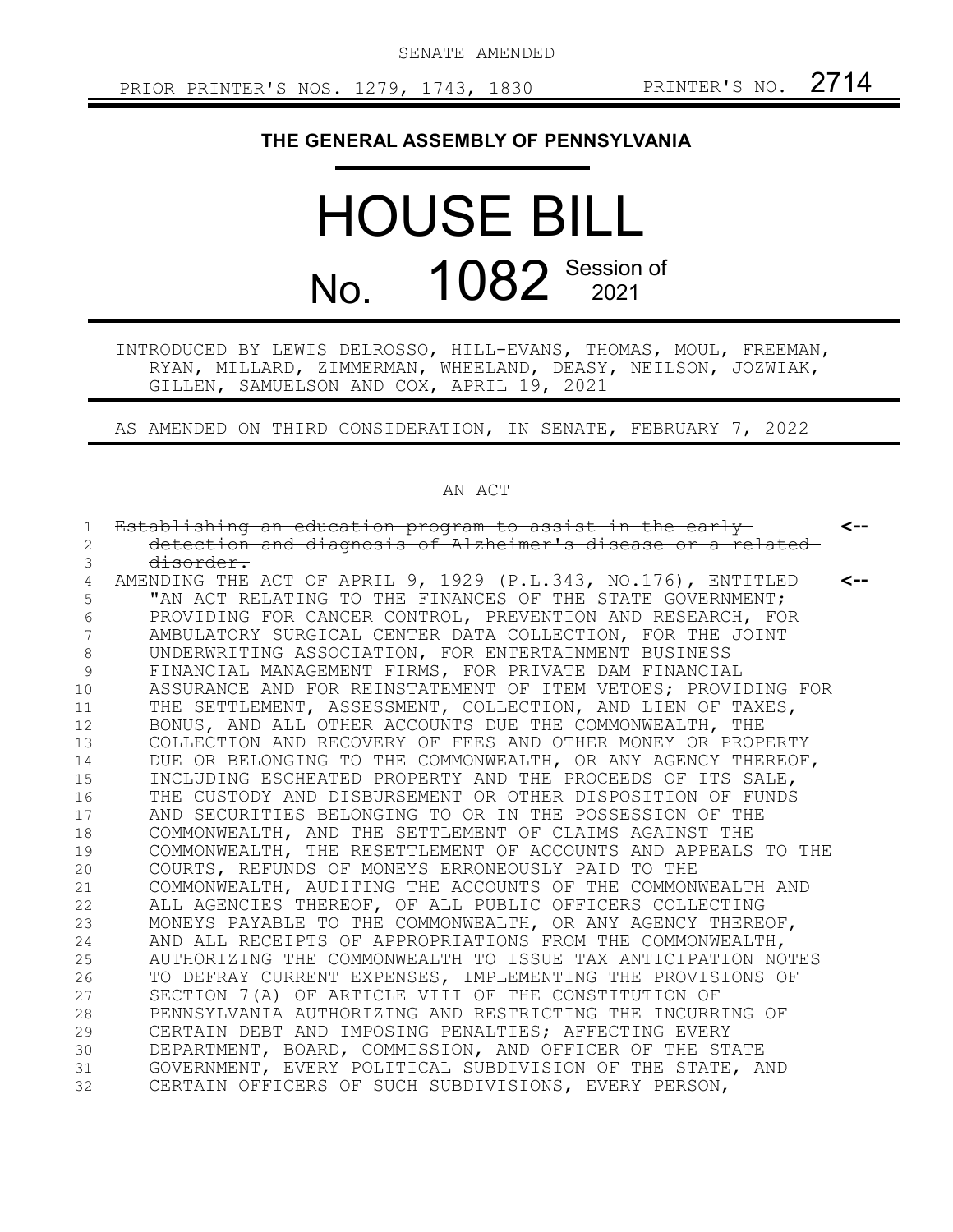ASSOCIATION, AND CORPORATION REQUIRED TO PAY, ASSESS, OR COLLECT TAXES, OR TO MAKE RETURNS OR REPORTS UNDER THE LAWS IMPOSING TAXES FOR STATE PURPOSES, OR TO PAY LICENSE FEES OR OTHER MONEYS TO THE COMMONWEALTH, OR ANY AGENCY THEREOF, EVERY STATE DEPOSITORY AND EVERY DEBTOR OR CREDITOR OF THE COMMONWEALTH," IN ARPA HEALTH CARE WORKFORCE SUPPORTS, FURTHER PROVIDING FOR DEFINITIONS; AND PROVIDING FOR EARLY DETECTION AND DIAGNOSIS OF ALZHEIMER'S DISEASE OR A RELATED DISORDER. The General Assembly of the Commonwealth of Pennsylvania hereby enacts as follows: Section 1. Short title. This act shall be known and may be cited as the Early-Detection and Diagnosis of Alzheimer's Disease or a Related Disorder Act. Section 2. Definitions. The following words and phrases when used in this act shall have the meanings given to them in this section unless the context clearly indicates otherwise: "Alzheimer's disease or a related disorder." An irreversible and progressive neurological disorder diagnosed by a physician that has all of the following characteristics: (1) The disorder causes cognitive decline and memory impairment, behavioral and psychiatric problems and loss of the ability to care for oneself. (2) The disorder is severe enough to interfere with work or social activities and requires continuous care or supervision. "Certified registered nurse practitioner." A registered nurse licensed in this Commonwealth who is certified by the State Board of Nursing in a particular clinical specialty area. "Clinical nurse specialist." A registered nurse licensed in this Commonwealth who is certified by the State Board of Nursing 34 as a clinical nurse specialist. **<--** 1 2 3 4 5 6 7 8 9 10 11 12 13 14 15 16 17 18 19 20 21 22 23 24 25 26 27 28 29 30 31 32 33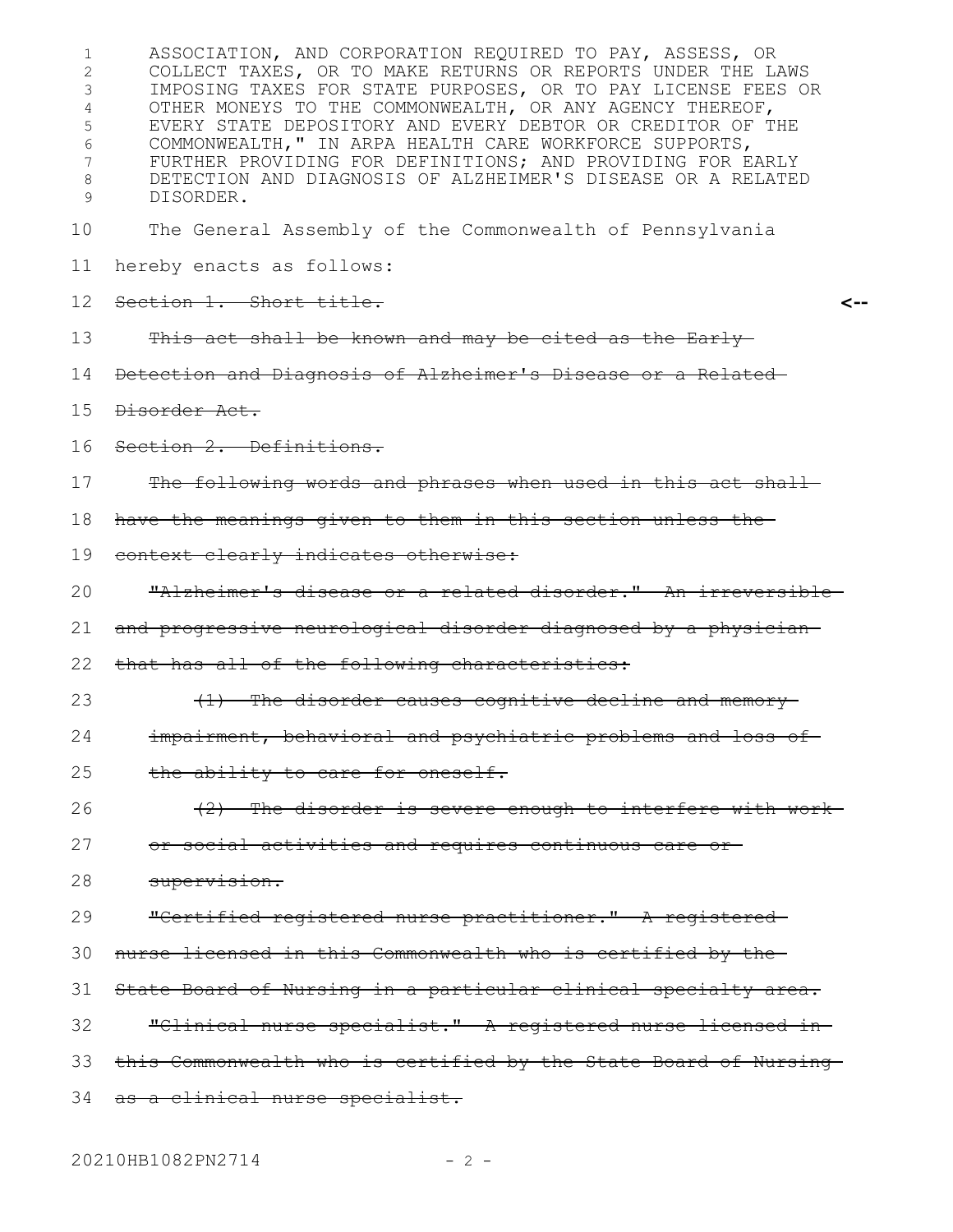| 1  | "Department." The Department of Health of the Commonwealth.     |
|----|-----------------------------------------------------------------|
| 2  | "Physician." A medical doctor or doctor of osteopathy.          |
| 3  | "Physician assistant." An individual who is licensed as a       |
| 4  | physician assistant by the State Board of Medicine.             |
| 5  | "Primary care workforce." Physicians, physician assistants,     |
| 6  | certified registered nurse practitioners and clinical nurse-    |
| 7  | specialists delivering health care services to adult patients   |
| 8  | with the detection, diagnosis, treatment and care planning-     |
| 9  | referral for individuals with Alzheimer's disease or a related- |
| 10 | <del>disorder.</del>                                            |
| 11 | "Primary care workforce education resources." The resources     |
| 12 | established in section 3.                                       |
| 13 | "Toolkit." The Early Detection and Diagnosis of Alzheimer's-    |
| 14 | Disease or a Related Disorder toolkit established in section    |
| 15 | $4(a)$ .                                                        |
| 16 | Section 3. Primary care workforce education resources.          |
| 17 | The department, in consultation with the Department of Aging    |
| 18 | and other public or private organizations with expertise in-    |
| 19 | cognitive decline, Alzheimer's disease or a related disorder,   |
| 20 | shall establish education resources to assist the primary care  |
| 21 | workforce with the detection, diagnosis, treatment and care-    |
| 22 | planning referral for individuals with Alzheimer's disease or a |
| 23 | related disorder. At a minimum, the primary care workforce-     |
| 24 | education resources shall include all of the following related- |
| 25 | to Alzheimer's disease or a related disorder:                   |
| 26 | (1) The importance of and value of early detection and-         |
| 27 | timely diagnosis.                                               |
| 28 | (2) Increasing understanding and awareness of early             |
| 29 | signs and symptoms.                                             |
| 30 | (3) Person-centered care delivery.                              |
|    |                                                                 |

20210HB1082PN2714 - 3 -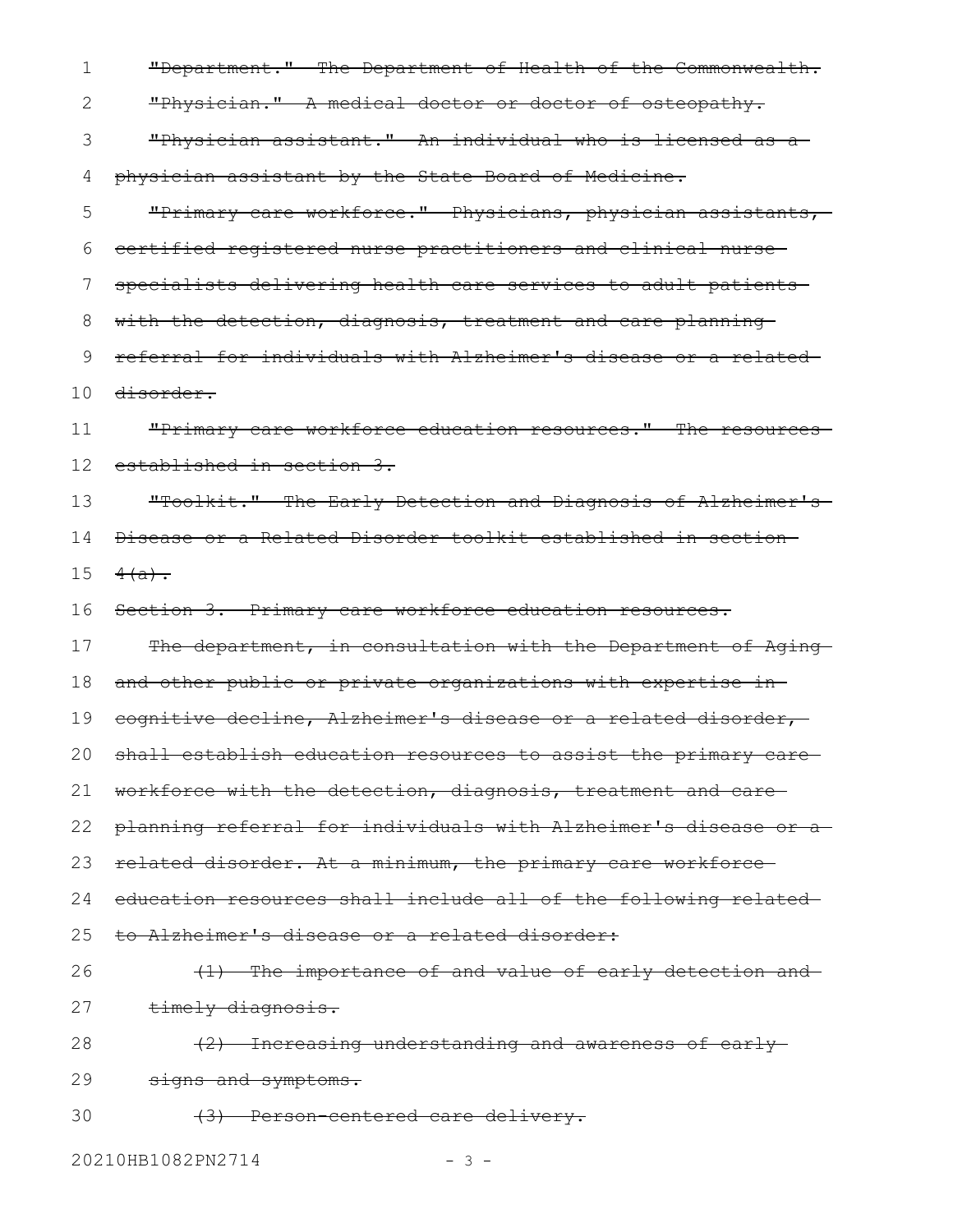| $\mathbf 1$ | (4) Cultural competency.                                                  |
|-------------|---------------------------------------------------------------------------|
| 2           | (5) Racial and ethnic disparities and inequities in-                      |
| 3           | detecting, diagnosing and accessing treatment and services.               |
| 4           | (6) Use of validated cognitive assessment tools to-                       |
| 5           | detect cognitive decline as part of the annual Medicare-                  |
| 6           | Wellness Visit or other annual physical examination.                      |
| 7           | $\leftrightarrow$<br>- Sources of clinical practice guidelines and tools. |
| 8           | (8) Effective care planning, including treatment                          |
| 9           | options, support and services, long term care options,                    |
| 10          | financial planning, advanced directives and care-                         |
| 11          | coordination, at all stages of dementia, including-                       |
| 12          | appropriate counseling and referral.                                      |
| 13          | Section 4. Early Detection and Diagnosis of Alzheimer's Disease           |
| 14          | or a Related Disorder toolkit.                                            |
| 15          | (a) Establishment. The department shall establish and                     |
| 16          | maintain an Early Detection and Diagnosis of Alzheimer's Disease          |
| 17          | or a Related Disorder toolkit. The toolkit, at a minimum, shall-          |
| 18          | provide all of the following:                                             |
| 19          | (1) Best practices and cognitive assessment tools,                        |
| 20          | including the use of appropriate diagnostics, to assist the-              |
| 21          | primary care workforce in the detection, diagnosis, treatment-            |
| 22          | and care planning for individuals with Alzheimer's disease or-            |
| 23          | a related disorder.                                                       |
| 24          | (2) Primary care workforce education resources-                           |
| 25          | established in section 3.                                                 |
| 26          | (b) Coordination and integration. The department shall-                   |
| 27          | eoordinate and integrate the toolkit across health care sectors,          |
| 28          | including, but not limited to, all of the following:                      |
| 29          | (1) Managed care programs administered through the                        |
| 30          | Department of Human Services.                                             |
|             |                                                                           |

20210HB1082PN2714 - 4 -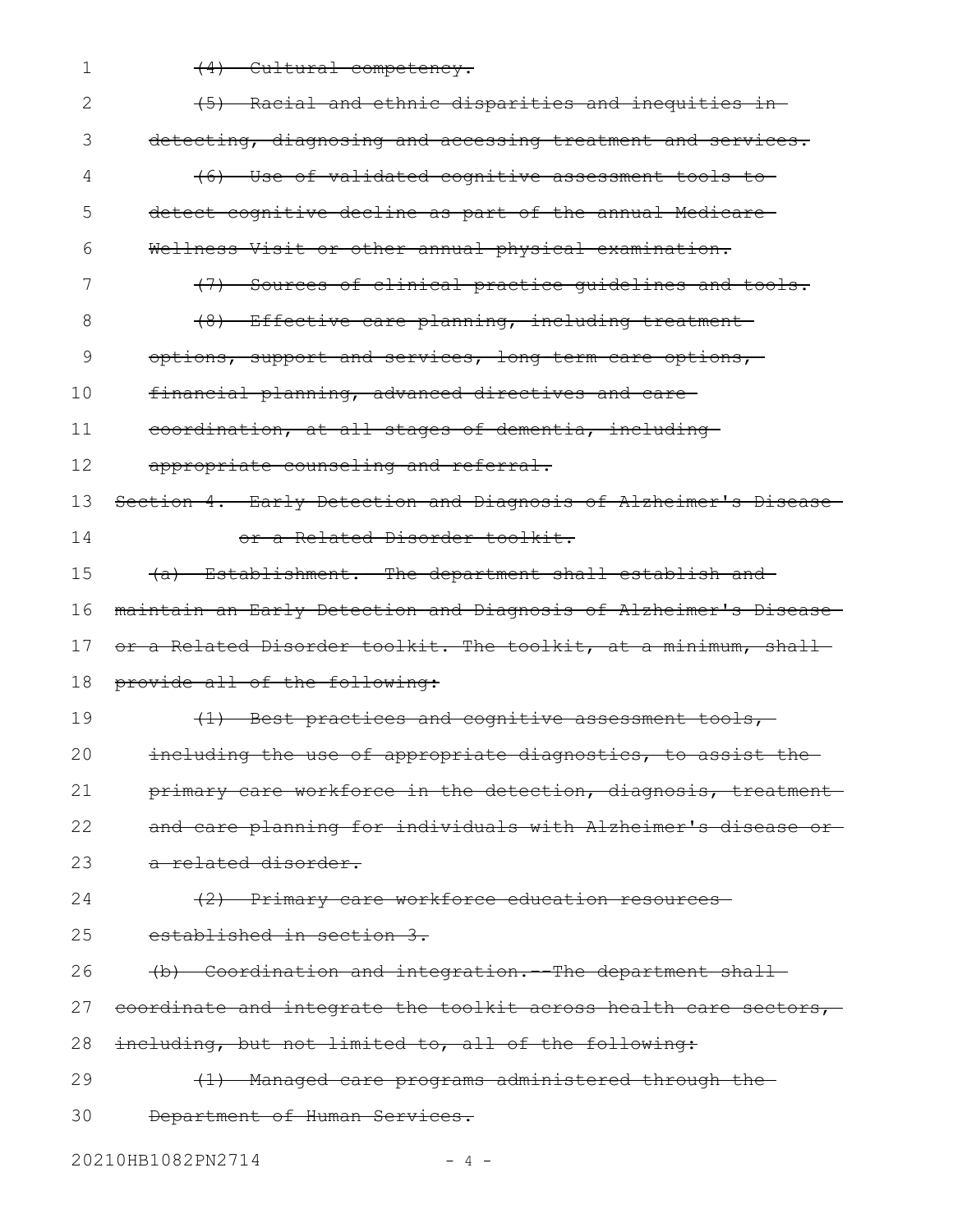| 1            | (2) Academic research institutions.                                        |
|--------------|----------------------------------------------------------------------------|
| 2            | $+3+$<br>State medical centers.                                            |
| 3            | Federally qualified health centers.<br>(4)                                 |
| 4            | (5) Associations representing hospitals and health-                        |
| 5            | systems.                                                                   |
| 6            | (6) Organizations representing physicians and medical                      |
| 7            | students in Pennsylvania.                                                  |
| 8            | (7) Organizations representing the advancement of health-                  |
| 9            | eare and family physicians.                                                |
| 10           | (8) Organizations representing the advancement of nurse-                   |
| 11           | practitioners, health care professionals and health care-                  |
| 12           | organizations.                                                             |
| 13           | (9) Organizations representing underserved communities                     |
| 14           | which may be disproportionately impacted by Alzheimer's                    |
| 15           | disease.                                                                   |
| 16           | (10) Any other public or private organization, entity or-                  |
| 17           | part of an organization or entity the department deems-                    |
| 18           | necessary.                                                                 |
| 19           | Annual review. The department shall review and update<br>$\left( e\right)$ |
| $20^{\circ}$ | the information on the toolkit established in subsection (a) to            |
| 21           | reflect the most current and accurate information available on-            |
| 22           | an annual basis.                                                           |
| 23           | Section 5. Public awareness.                                               |
| 24           | (a) Public information. The department shall include and                   |
| 25           | make accessible on the department's publicly accessible Internet-          |
| 26           | website information relating to Alzheimer's disease or a related           |
| 27           | disorder information. The information, at a minimum, shall-                |
| 28           | include the following:                                                     |
| 29           | (1) Understanding cognitive decline, Alzheimer's disease-                  |
| 30           | or a related disorder, including the difference between-                   |

20210HB1082PN2714 - 5 -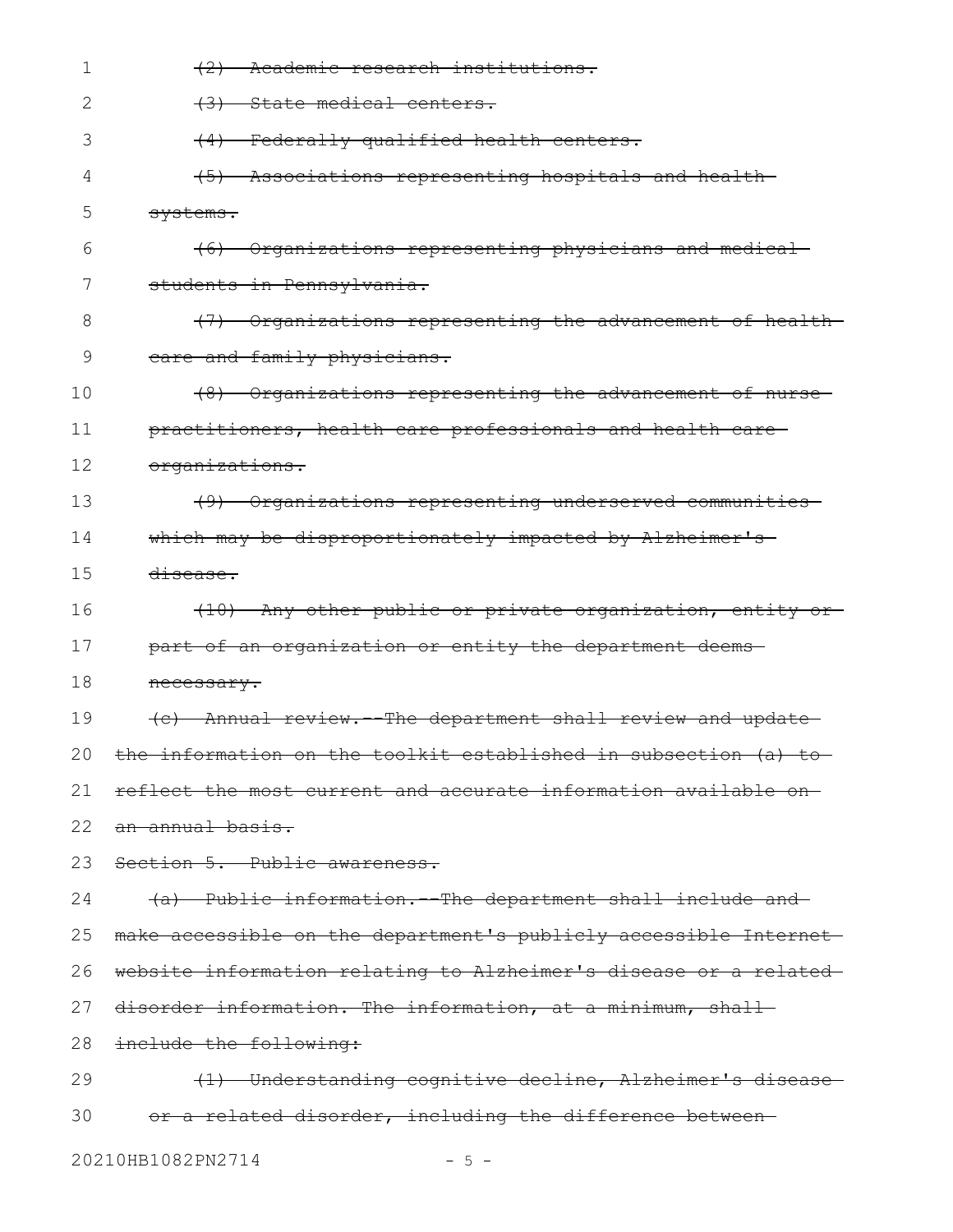normal cognitive aging and dementias. 1

|  | (2) Early warning signs of Alzheimer's disease or a |
|--|-----------------------------------------------------|

4

(3) The benefits of early detection and diagnosis.

- (4) Importance of discussing cognition with health care providers and tips on how to do so. 5 6
- 7
	- (5) Risk reduction behaviors to slow onset of cognitive
- impairment, particularly among diverse communities who are at-8

greater risk of developing Alzheimer's disease. 9

(b) Existing outreach programs.--The department shall 10

incorporate public information in subsection (a) into existing 11

relevant public health outreach programs administered by the 12

department to promote understanding and awareness of Alzheimer's 13

- 14 disease or a related disorder to the general public. Public
- awareness information shall provide uniform, consistent guidance 15
- in nonclinical terms, with an emphasis on cultural relevancy and 16
- health literacy. 17
- Section 6. Effective date. 18
- This act shall take effect in 60 days. 19

SECTION 1. THE DEFINITION OF "HIGH MEDICAL ASSISTANCE HOSPITAL" IN SECTION 101-J OF THE ACT OF APRIL 9, 1929 (P.L.343, NO.176), KNOWN AS THE FISCAL CODE, ADDED JANUARY 26, 2022 (P.L. , NO.2), IS AMENDED TO READ: **<--** 20 21 22 23

SECTION 101-J. DEFINITIONS. 24

THE FOLLOWING WORDS AND PHRASES WHEN USED IN THIS ARTICLE SHALL HAVE THE MEANINGS GIVEN TO THEM IN THIS SECTION UNLESS THE CONTEXT CLEARLY INDICATES OTHERWISE: 25 26 27

\* \* \* 28

"HIGH MEDICAL ASSISTANCE HOSPITAL." AS DETERMINED UNDER THE 30 MEDICAL ASSISTANCE DEPENDENCY [PAYMENT] ADJUSTMENT PROVISIONS OF 20210HB1082PN2714 - 6 -29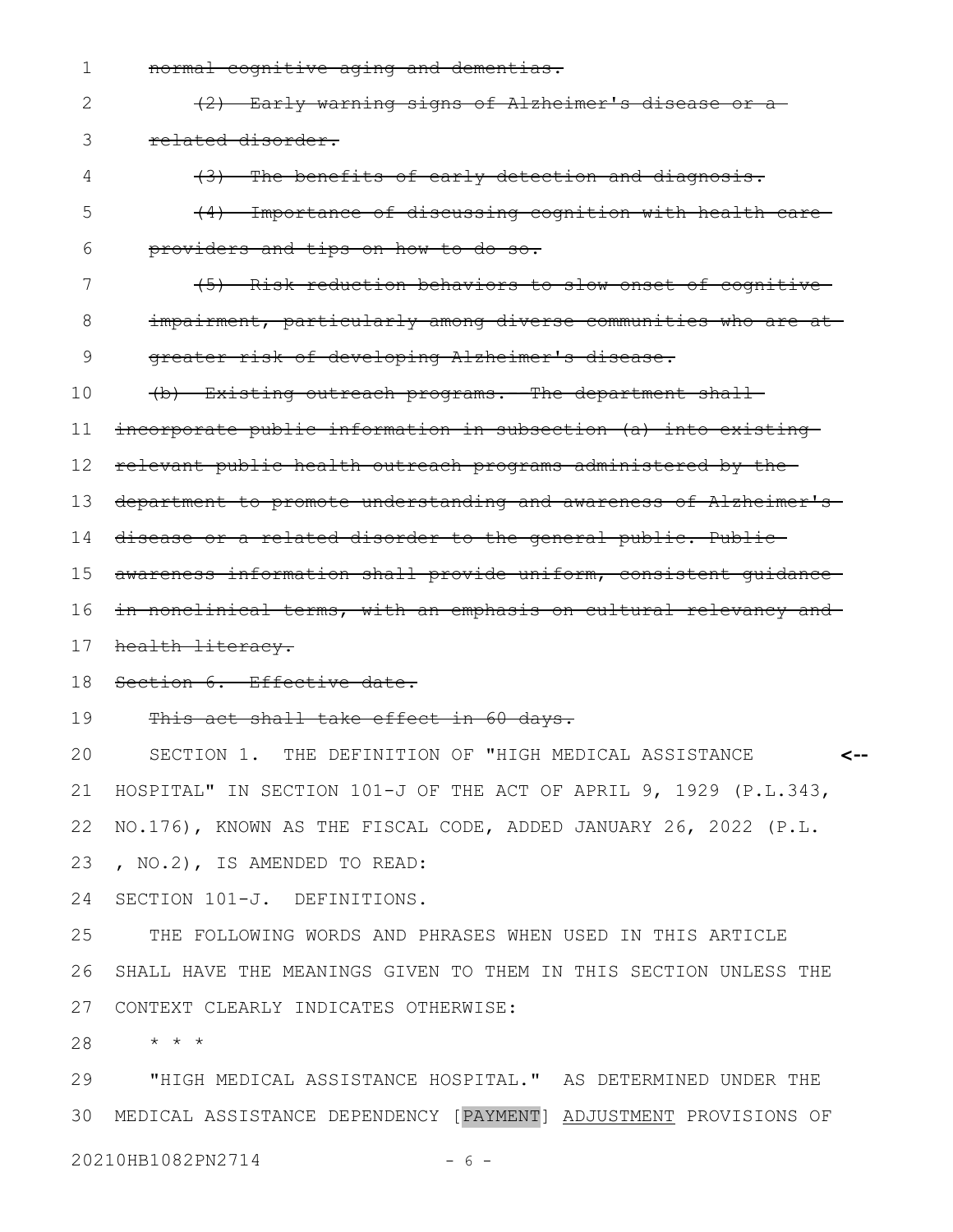| 1  | THE COMMONWEALTH'S APPROVED TITLE XIX STATE PLAN, BASED ON A     |
|----|------------------------------------------------------------------|
| 2  | HOSPITAL'S APPROVED MEDICAL ASSISTANCE COST REPORT FOR FISCAL    |
| 3  | YEAR 2018-2019.                                                  |
| 4  | $\star$ $\star$ $\star$                                          |
| 5  | SECTION 2. THE ACT IS AMENDED BY ADDING AN ARTICLE TO READ:      |
| 6  | <u>ARTICLE II-E</u>                                              |
| 7  | EARLY DETECTION AND DIAGNOSIS OF ALZHEIMER'S DISEASE OR A        |
| 8  | RELATED DISORDER                                                 |
| 9  | SECTION 201-E. SCOPE OF ARTICLE.                                 |
| 10 | THIS ARTICLE RELATES TO THE EARLY DETECTION AND DIAGNOSIS OF     |
| 11 | ALZHEIMER'S DISEASE OR A RELATED DISORDER.                       |
| 12 | SECTION 202-E. DEFINITIONS.                                      |
| 13 | THE FOLLOWING WORDS AND PHRASES WHEN USED IN THIS ARTICLE        |
| 14 | SHALL HAVE THE MEANINGS GIVEN TO THEM IN THIS SECTION UNLESS THE |
| 15 | CONTEXT CLEARLY INDICATES OTHERWISE:                             |
| 16 | "ALZHEIMER'S DISEASE OR A RELATED DISORDER." AN IRREVERSIBLE     |
| 17 | AND PROGRESSIVE NEUROLOGICAL DISORDER DIAGNOSED BY A PHYSICIAN   |
| 18 | THAT HAS ALL OF THE FOLLOWING CHARACTERISTICS:                   |
| 19 | THE DISORDER CAUSES COGNITIVE DECLINE AND MEMORY<br>(1)          |
| 20 | IMPAIRMENT, BEHAVIORAL AND PSYCHIATRIC PROBLEMS AND LOSS OF      |
| 21 | THE ABILITY TO CARE FOR ONESELF.                                 |
| 22 | (2)<br>THE DISORDER IS SEVERE ENOUGH TO INTERFERE WITH WORK      |
| 23 | OR SOCIAL ACTIVITIES AND REOUIRES CONTINUOUS CARE OR             |
| 24 | SUPERVISION.                                                     |
| 25 | "CERTIFIED REGISTERED NURSE PRACTITIONER." A REGISTERED          |
| 26 | NURSE LICENSED IN THIS COMMONWEALTH WHO IS CERTIFIED BY THE      |
| 27 | STATE BOARD OF NURSING IN A PARTICULAR CLINICAL SPECIALTY AREA.  |
| 28 | "CLINICAL NURSE SPECIALIST." A REGISTERED NURSE LICENSED IN      |
| 29 | THIS COMMONWEALTH WHO IS CERTIFIED BY THE STATE BOARD OF NURSING |
| 30 | AS A CLINICAL NURSE SPECIALIST.                                  |

20210HB1082PN2714 - 7 -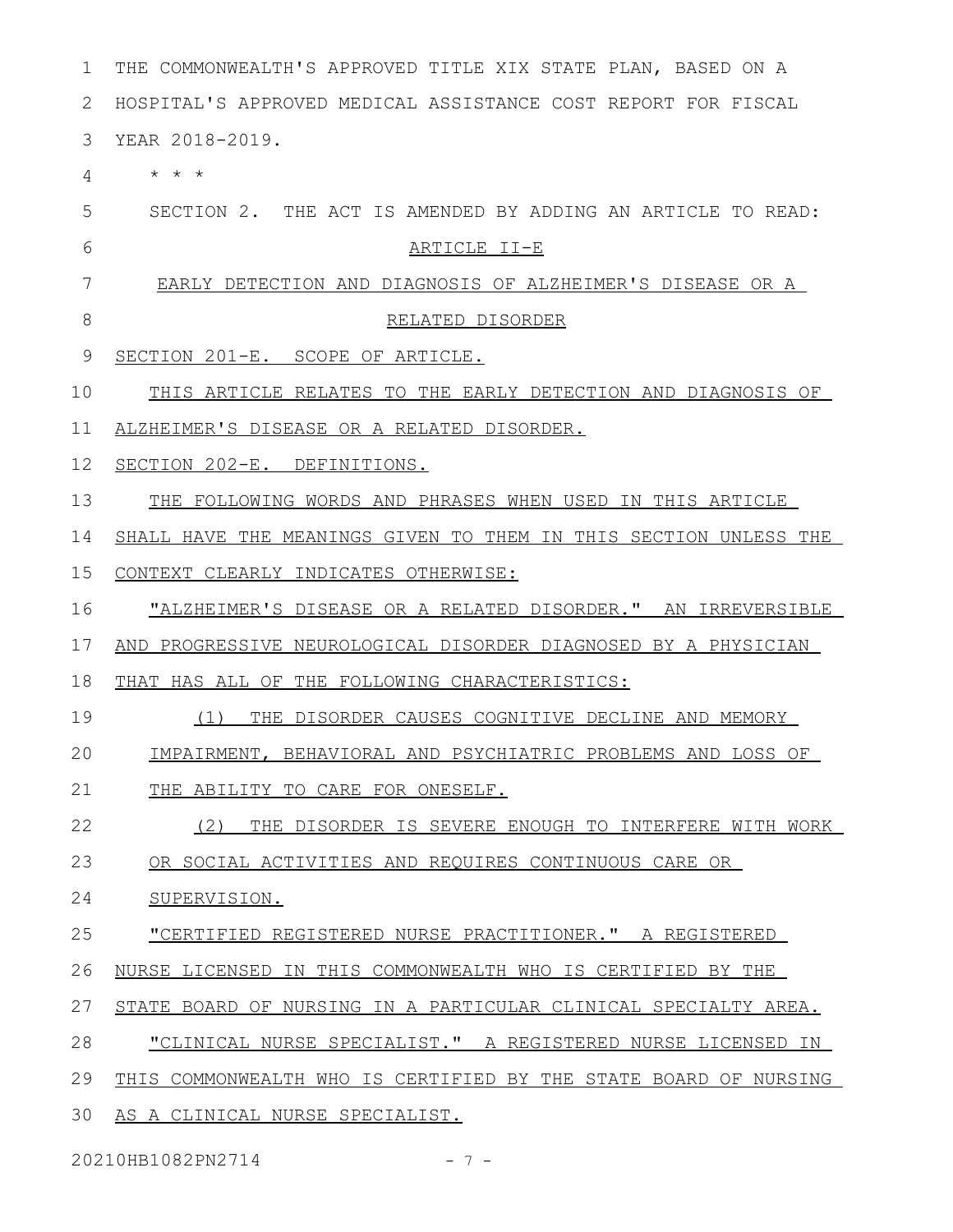| $\mathbf 1$  | "DEPARTMENT." THE DEPARTMENT OF HEALTH OF THE COMMONWEALTH.     |
|--------------|-----------------------------------------------------------------|
| $\mathbf{2}$ | "PHYSICIAN." A MEDICAL DOCTOR OR DOCTOR OF OSTEOPATHY.          |
| 3            | "PHYSICIAN ASSISTANT." AN INDIVIDUAL WHO IS LICENSED AS A       |
| 4            | PHYSICIAN ASSISTANT BY THE STATE BOARD OF MEDICINE.             |
| 5            | "PRIMARY CARE WORKFORCE." PHYSICIANS, PHYSICIAN ASSISTANTS,     |
| 6            | CERTIFIED REGISTERED NURSE PRACTITIONERS AND CLINICAL NURSE     |
| 7            | SPECIALISTS DELIVERING HEALTH CARE SERVICES TO ADULT PATIENTS   |
| 8            | WITH THE DETECTION, DIAGNOSIS, TREATMENT AND CARE PLANNING      |
| 9            | REFERRAL FOR INDIVIDUALS WITH ALZHEIMER'S DISEASE OR A RELATED  |
| 10           | DISORDER.                                                       |
| 11           | "PRIMARY CARE WORKFORCE EDUCATION RESOURCES." THE RESOURCES     |
| 12           | ESTABLISHED IN SECTION 203-E.                                   |
| 13           | "TOOLKIT." THE EARLY DETECTION AND DIAGNOSIS OF ALZHEIMER'S     |
| 14           | DISEASE OR A RELATED DISORDER TOOLKIT ESTABLISHED IN SECTION    |
| 15           | $204 - E(A)$ .                                                  |
| 16           | SECTION 203-E. PRIMARY CARE WORKFORCE EDUCATION RESOURCES.      |
| 17           | THE DEPARTMENT, IN CONSULTATION WITH THE DEPARTMENT OF AGING    |
| 18           | AND OTHER PUBLIC OR PRIVATE ORGANIZATIONS WITH EXPERTISE IN     |
| 19           | COGNITIVE DECLINE, ALZHEIMER'S DISEASE OR A RELATED DISORDER,   |
|              |                                                                 |
| 20           | SHALL ESTABLISH EDUCATION RESOURCES TO ASSIST THE PRIMARY CARE  |
| 21           | WORKFORCE WITH THE DETECTION, DIAGNOSIS, TREATMENT AND CARE     |
| 22           | PLANNING REFERRAL FOR INDIVIDUALS WITH ALZHEIMER'S DISEASE OR A |
| 23           | RELATED DISORDER. AT A MINIMUM, THE PRIMARY CARE WORKFORCE      |
| 24           | EDUCATION RESOURCES SHALL INCLUDE ALL OF THE FOLLOWING RELATED  |
| 25           | TO ALZHEIMER'S DISEASE OR A RELATED DISORDER:                   |
| 26           | (1)<br>THE IMPORTANCE OF AND VALUE OF EARLY DETECTION AND       |
| 27           | TIMELY DIAGNOSIS.                                               |
| 28           | (2)<br>INCREASING UNDERSTANDING AND AWARENESS OF EARLY          |
| 29           | SIGNS AND SYMPTOMS.                                             |

20210HB1082PN2714 - 8 -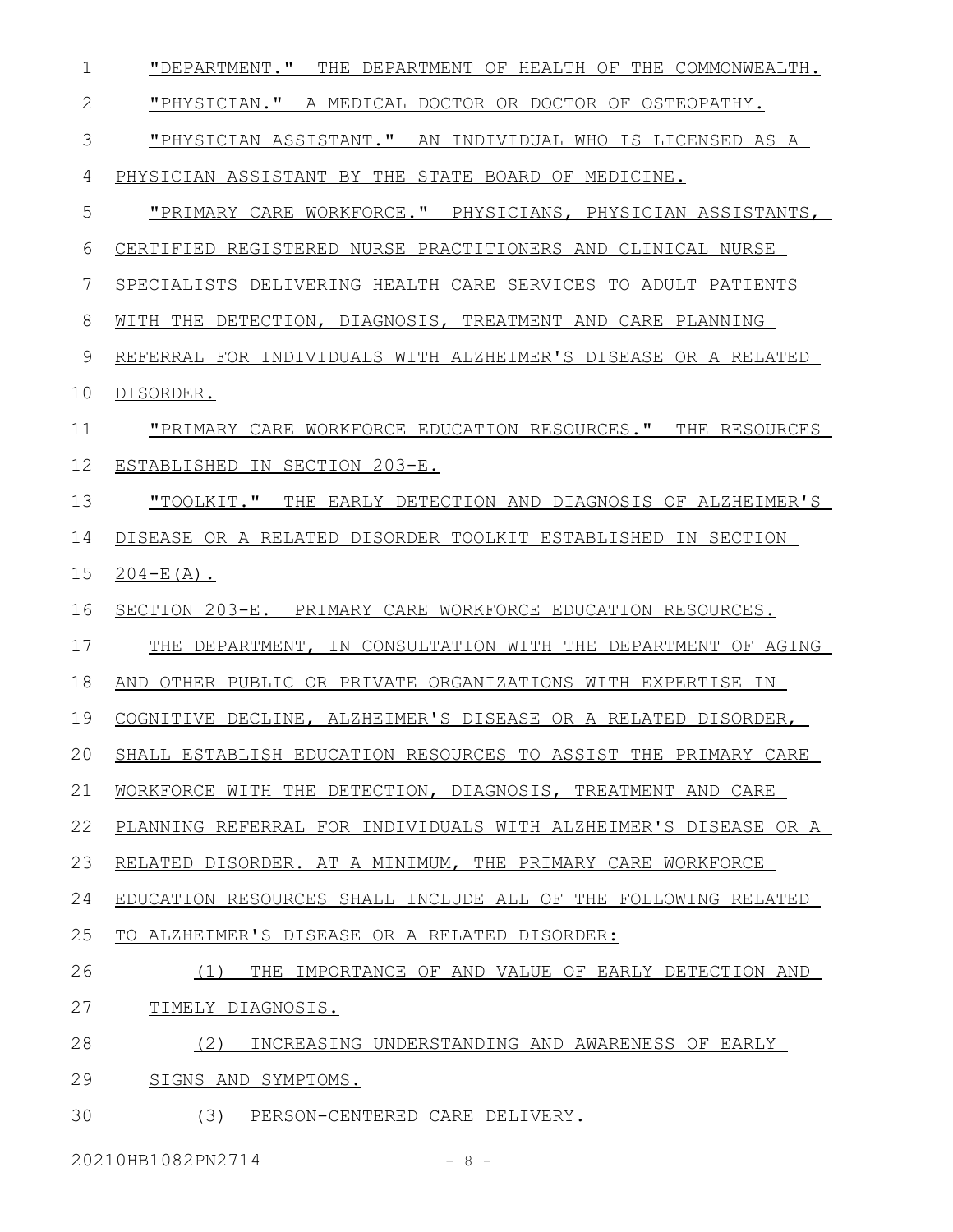| (4)<br>CULTURAL COMPETENCY.                                      |
|------------------------------------------------------------------|
| (5)<br>RACIAL AND ETHNIC DISPARITIES AND INEQUITIES IN           |
| DETECTING, DIAGNOSING AND ACCESSING TREATMENT AND SERVICES.      |
| (6)<br>USE OF VALIDATED COGNITIVE ASSESSMENT TOOLS TO            |
| DETECT COGNITIVE DECLINE AS PART OF THE ANNUAL MEDICARE          |
| WELLNESS VISIT OR OTHER ANNUAL PHYSICAL EXAMINATION.             |
| SOURCES OF CLINICAL PRACTICE GUIDELINES AND TOOLS.<br>(7)        |
| (8)<br>EFFECTIVE CARE PLANNING, INCLUDING TREATMENT              |
| OPTIONS, SUPPORT AND SERVICES, LONG-TERM CARE OPTIONS,           |
| FINANCIAL PLANNING, ADVANCED DIRECTIVES AND CARE                 |
| COORDINATION, AT ALL STAGES OF DEMENTIA, INCLUDING               |
| APPROPRIATE COUNSELING AND REFERRAL.                             |
| SECTION 204-E. EARLY DETECTION AND DIAGNOSIS OF ALZHEIMER'S      |
| DISEASE OR A RELATED DISORDER TOOLKIT.                           |
| ESTABLISHMENT.--THE DEPARTMENT SHALL ESTABLISH AND<br>(A)        |
| MAINTAIN AN EARLY DETECTION AND DIAGNOSIS OF ALZHEIMER'S DISEASE |
| OR A RELATED DISORDER TOOLKIT. THE TOOLKIT, AT A MINIMUM, SHALL  |
| PROVIDE ALL OF THE FOLLOWING:                                    |
| BEST PRACTICES AND COGNITIVE ASSESSMENT TOOLS,<br>(1)            |
| INCLUDING THE USE OF APPROPRIATE DIAGNOSTICS,<br>TO ASSIST THE   |
| PRIMARY CARE WORKFORCE IN THE DETECTION, DIAGNOSIS, TREATMENT    |
| AND CARE PLANNING FOR INDIVIDUALS WITH ALZHEIMER'S DISEASE OR    |
| A RELATED DISORDER.                                              |
| (2)<br>PRIMARY CARE WORKFORCE EDUCATION RESOURCES                |
| ESTABLISHED IN SECTION 203-E.                                    |
| (B)<br>COORDINATION AND INTEGRATION.--THE DEPARTMENT SHALL       |
| COORDINATE AND INTEGRATE THE TOOLKIT ACROSS HEALTH CARE SECTORS, |
| INCLUDING, BUT NOT LIMITED TO, ALL OF THE FOLLOWING:             |
| (1)<br>MANAGED CARE PROGRAMS ADMINISTERED THROUGH THE            |
| DEPARTMENT OF HUMAN SERVICES.                                    |
|                                                                  |

20210HB1082PN2714 - 9 -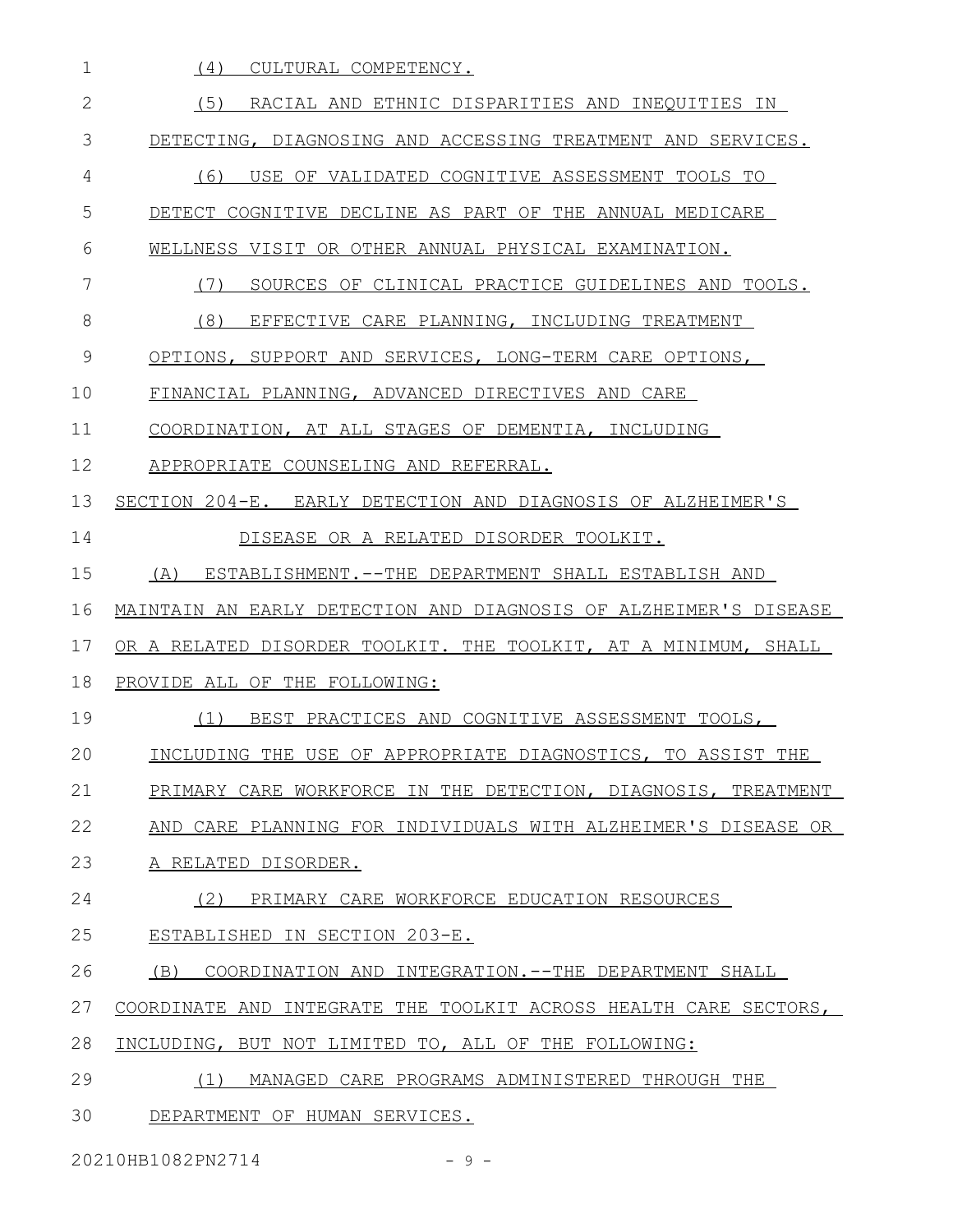| $\mathbf 1$   | (2)<br>ACADEMIC RESEARCH INSTITUTIONS.                             |
|---------------|--------------------------------------------------------------------|
| $\mathbf{2}$  | (3)<br>STATE MEDICAL CENTERS.                                      |
| 3             | (4)<br>FEDERALLY QUALIFIED HEALTH CENTERS.                         |
| 4             | (5)<br>ASSOCIATIONS REPRESENTING HOSPITALS AND HEALTH              |
| 5             | SYSTEMS.                                                           |
| 6             | ORGANIZATIONS REPRESENTING PHYSICIANS AND MEDICAL<br>(6)           |
| 7             | STUDENTS IN PENNSYLVANIA.                                          |
| 8             | ORGANIZATIONS REPRESENTING THE ADVANCEMENT OF HEALTH<br>(7)        |
| $\mathcal{G}$ | CARE AND FAMILY PHYSICIANS.                                        |
| 10            | ORGANIZATIONS REPRESENTING THE ADVANCEMENT OF NURSE<br>(8)         |
| 11            | PRACTITIONERS, HEALTH CARE PROFESSIONALS AND HEALTH CARE           |
| 12            | ORGANIZATIONS.                                                     |
| 13            | (9)<br>ORGANIZATIONS REPRESENTING UNDERSERVED COMMUNITIES          |
| 14            | WHICH MAY BE DISPROPORTIONATELY IMPACTED BY ALZHEIMER'S            |
| 15            | DISEASE.                                                           |
| 16            | ANY OTHER PUBLIC OR PRIVATE ORGANIZATION, ENTITY OR<br>(10)        |
| 17            | PART OF AN ORGANIZATION OR ENTITY THE DEPARTMENT DEEMS             |
| 18            | NECESSARY.                                                         |
| 19            | ANNUAL REVIEW.--THE DEPARTMENT SHALL REVIEW AND UPDATE<br>(C)      |
| 20            | THE INFORMATION ON THE TOOLKIT ESTABLISHED IN SUBSECTION (A)<br>TO |
| 21            | REFLECT THE MOST CURRENT AND ACCURATE INFORMATION AVAILABLE ON     |
| 22            | AN ANNUAL BASIS.                                                   |
| 23            | SECTION 205-E. PUBLIC AWARENESS.                                   |
| 24            | (A)<br>PUBLIC INFORMATION.--THE DEPARTMENT SHALL INCLUDE AND       |
| 25            | MAKE ACCESSIBLE ON THE DEPARTMENT'S PUBLICLY ACCESSIBLE INTERNET   |
| 26            | WEBSITE INFORMATION RELATING TO ALZHEIMER'S DISEASE OR A RELATED   |
| 27            | DISORDER INFORMATION. THE INFORMATION, AT A MINIMUM, SHALL         |
| 28            | INCLUDE THE FOLLOWING:                                             |
| 29            | (1)<br>UNDERSTANDING COGNITIVE DECLINE, ALZHEIMER'S DISEASE        |
| 30            | OR A RELATED DISORDER, INCLUDING THE DIFFERENCE BETWEEN            |

20210HB1082PN2714 - 10 -